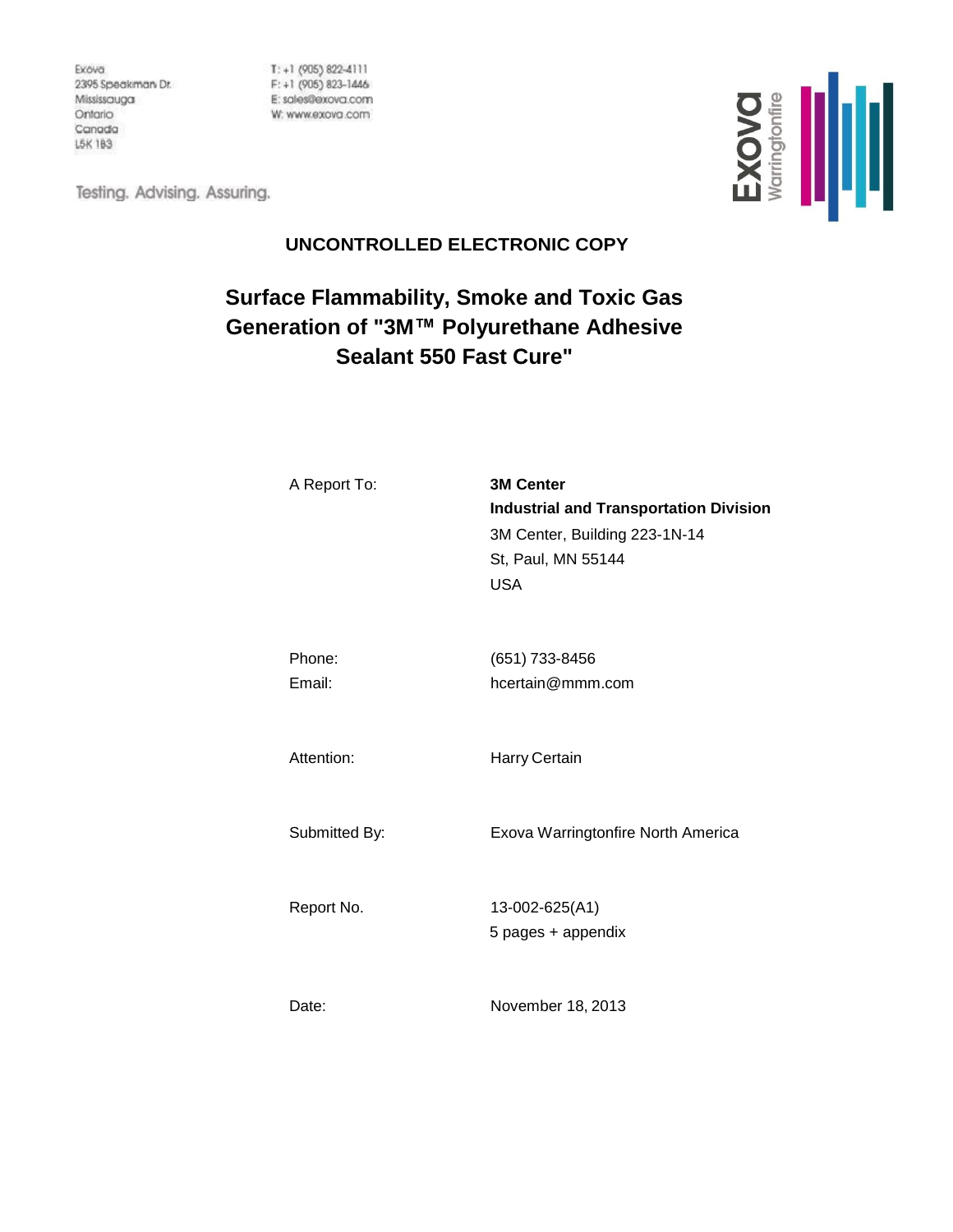*Cure" Page 2 of 5 For: 3M*

*Center Report No. 13-002-625(A1)*

**ACCREDITATION** To ISO/IEC 17025 for a defined Scope of Testing by the International Accreditation Service

#### **SPECIFICATIONS OF ORDER**

Determine surface flammability in accordance with ASTM E 162, rate of smoke generation according to ASTM E 662 and toxic gas production in accordance with Bombardier SMP 800-C and Boeing BSS 7239, as per 3M Purchase Order No.USMMMMP4N4 and Exova Warringtonfire North America Quotation No. 13-002-250,923 RV1 dated September 18, 2013.

#### **IDENTIFICATION**

Polyurethane adhesive sealant, identified as "*3M™ Polyurethane Adhesive Sealant 550 Fast Cure* ".

(Exova sample identification number 13-002-S0625-1)

#### **SAMPLE PREPARATION**

The polyurethane adhesive sealant was applied by the client onto 6 mm thick fiberglass reinforced cement substrate using a 1/32" x 1/32" square notched trowel. The material was applied on October 25, 2013 and allowed to cure prior to testing on November 4, 2013.

#### **TEST RESULTS**

#### **ASTM E 162-13**

Surface Flammability of Materials Using a Radiant Heat Energy Source. (Is = Flame Spread Index).

|                    | <u>Es</u> |     | <u>ls</u> | Observations                                                |
|--------------------|-----------|-----|-----------|-------------------------------------------------------------|
| 1:                 | 2.7       | 2.7 | 7         | Maximum flame front propagation to a distance of 12 inches. |
| 2: 2.6             |           | 2.9 | 7         | Surface venting observed.                                   |
| 3:                 | 2.3       | 1.7 | 4         | No Flaming running and flaming dripping observed.           |
| 4: 2.5             |           | 2.3 | 6         |                                                             |
| Rounded Average:   |           |     | 5         |                                                             |
| Specified Maximum: |           |     | 35        | No flaming running or flaming dripping allowed              |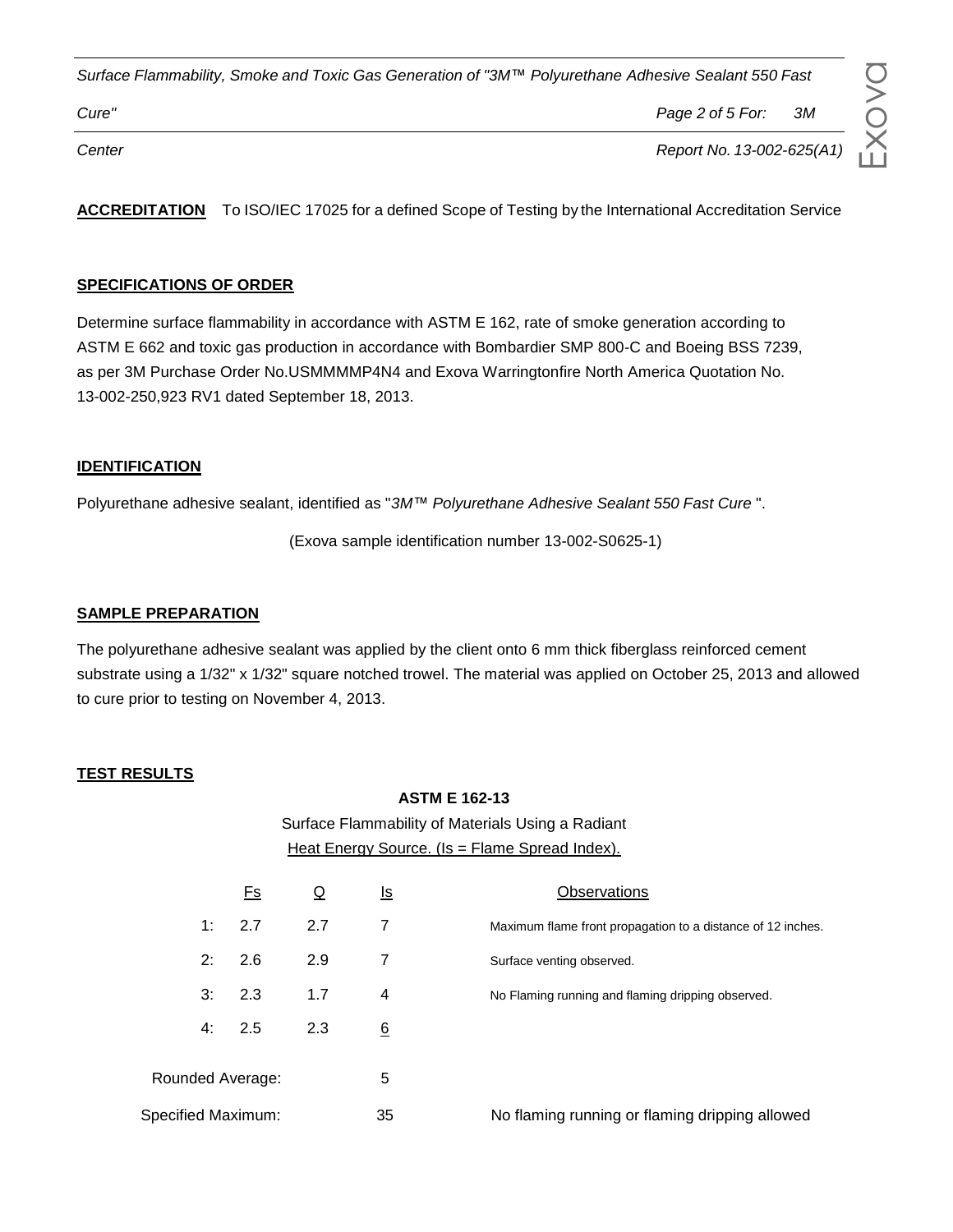*Cure " Page 3 of 5 For: 3M*

 $\Box$  $\times$ o $\gt$  $\bigcirc$ 

*Center Report No. 13-002-625(A1)*

**TEST RESULTS (continued) ASTM E 662-13d**

Specific Optical Density of Smoke Generated by Solid Materials



| <b>i ime (minutes)</b>                   |  |                        |     |                         |         |                     |
|------------------------------------------|--|------------------------|-----|-------------------------|---------|---------------------|
| Relative Room Humidity: 28%              |  | Test Duration: 20 min. |     | Chamber Wall Temp: 35°C |         |                     |
| <b>Flaming Mode</b><br>Test              |  | #1                     | #2  | #3                      | Average | Specified<br>Maxima |
| Specific Optical Density at 1.5 minutes  |  | 26                     | 18  | 24                      | 23      | 100                 |
| Specific Optical Density at 4.0 minutes  |  | 83                     | 88  | 130                     | 100     | 200                 |
| Maximum Specific Optical Density         |  | 108                    | 107 | 162                     | 126     |                     |
| <b>Maximum Corrected Optical Density</b> |  | 105                    | 104 | 159                     | 123     |                     |



|                                         |      | , col Duralion, 20 , ,,,,,,, |    |    | <u>UNUNU VI YYUN TUNU UU U</u> |                     |
|-----------------------------------------|------|------------------------------|----|----|--------------------------------|---------------------|
| Non-Flaming Mode                        | Test | #1                           | #2 | #3 | Average                        | Specified<br>Maxima |
| Specific Optical Density at 1.5 minutes |      |                              |    |    |                                | 100                 |
| Specific Optical Density at 4.0 minutes | 48   | 83                           | 21 | 51 | 200                            |                     |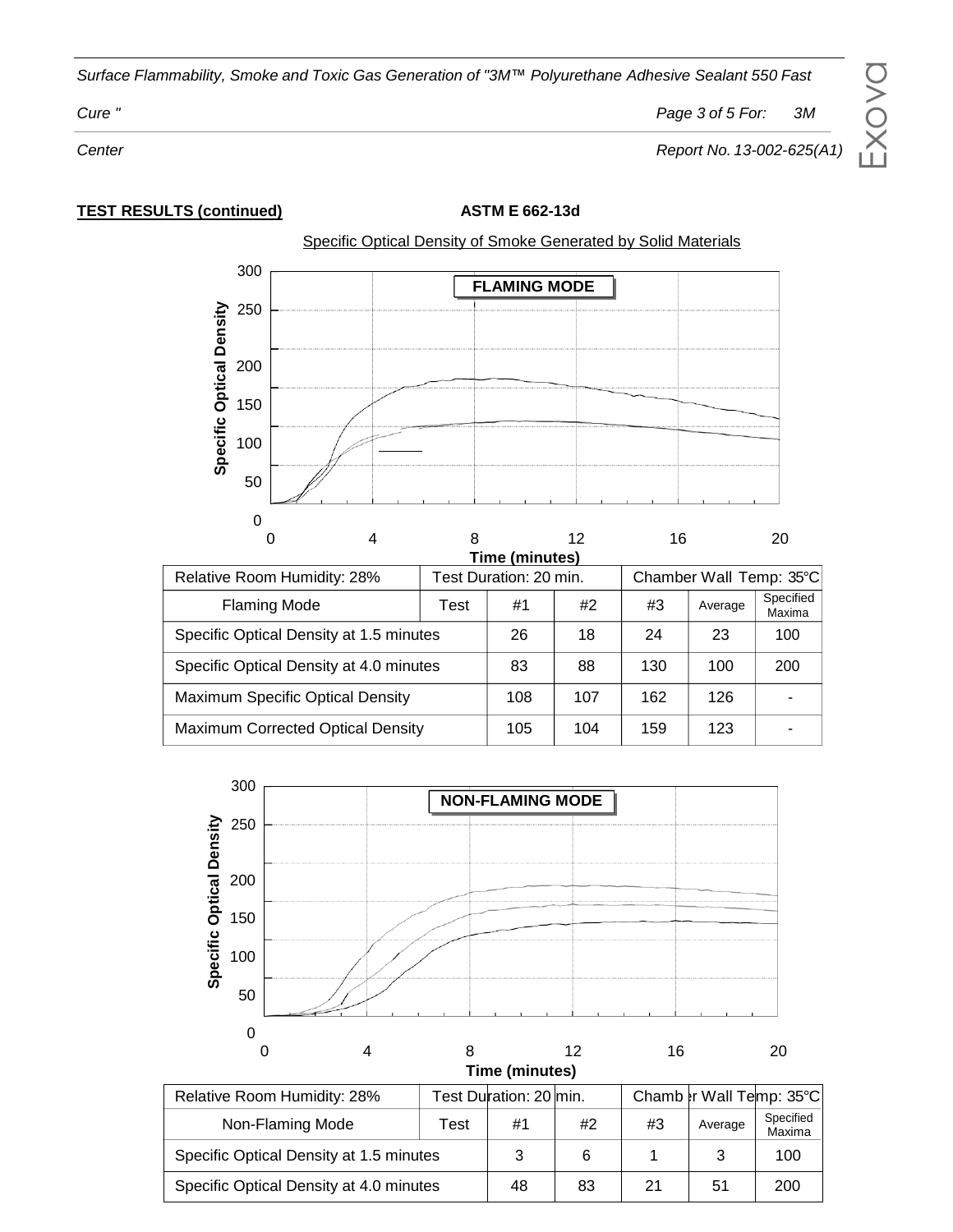| <b>Maximum Specific Optical Density</b>  | 147 |     | 125 | 148 |  |
|------------------------------------------|-----|-----|-----|-----|--|
| <b>Maximum Corrected Optical Density</b> | 145 | 168 | 123 | 146 |  |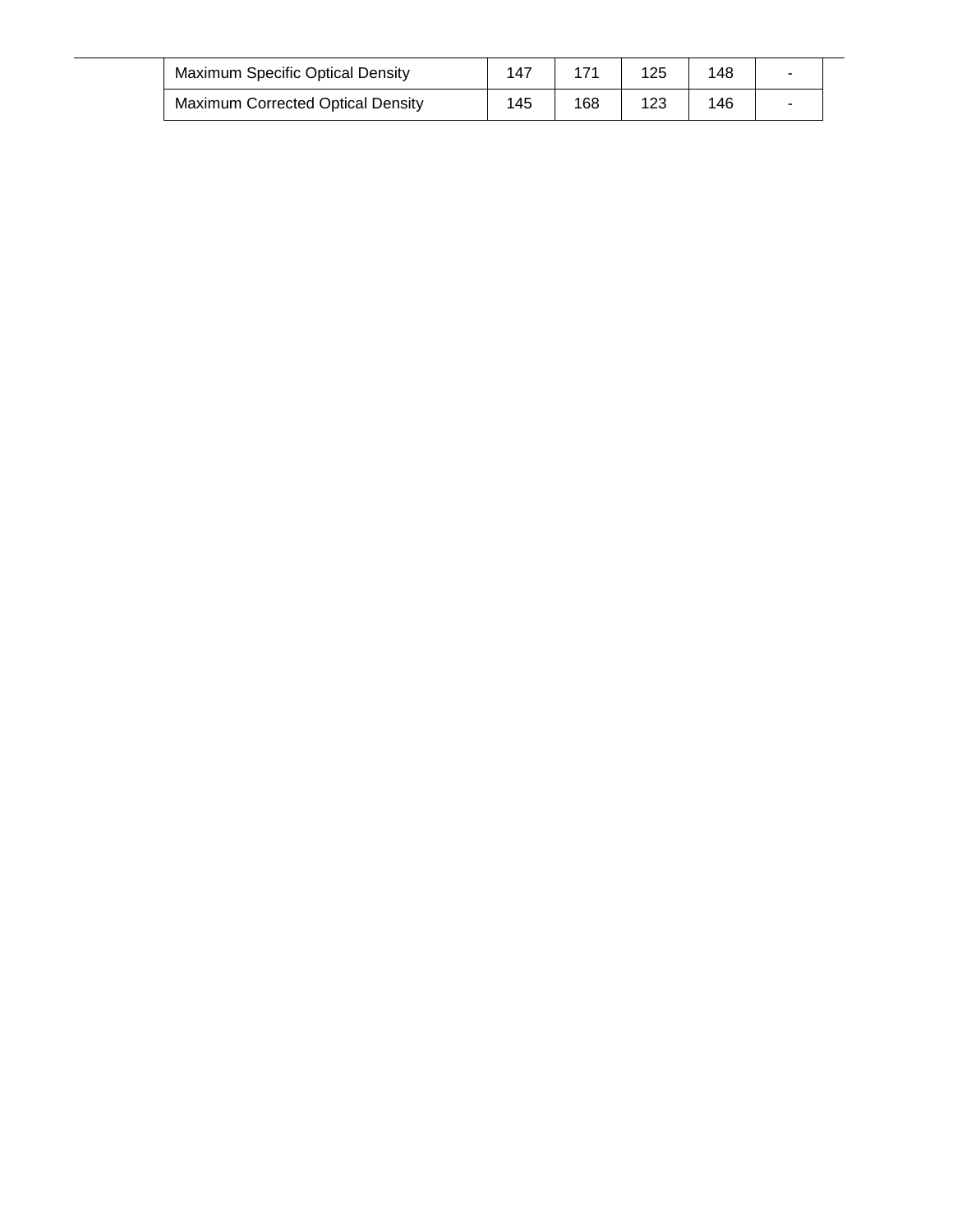*Cure " Page 4 of 5 For: 3M*

#### **TEST RESULTS (continued)**

#### **ASTM E 662 Observations**

In the flaming mode, ignition was initially observed at the point of pilot flame impingement followed by visible smoke and charring. In the non-flaming mode, visible smoke production was observed within 30 seconds followed by charring.

|                                          |                |                                                      | Bombardier SMP 800-C (Rev. 6 2009-08-31) |           |  |  |
|------------------------------------------|----------------|------------------------------------------------------|------------------------------------------|-----------|--|--|
|                                          |                | <b>Toxic Gas Generation from Material Combustion</b> |                                          |           |  |  |
|                                          |                | Flaming                                              | Non-Flaming                              | Specified |  |  |
|                                          |                | Mode                                                 | Mode                                     | Maxima    |  |  |
| Carbon Monoxide (CO ppm)                 |                |                                                      |                                          |           |  |  |
|                                          | at 1.5 minutes | 6                                                    | $<$ 1                                    |           |  |  |
|                                          | at 4.0 minutes | 157                                                  | < 1                                      |           |  |  |
|                                          | at maximum     | 1042                                                 | 452                                      | 3500      |  |  |
| Carbon Dioxide (CO2 ppm)                 |                |                                                      |                                          |           |  |  |
|                                          | at 1.5 minutes | 30                                                   | $<$ 1                                    |           |  |  |
|                                          | at 4.0 minutes | 3617                                                 | 30                                       |           |  |  |
|                                          | at maximum     | 13881                                                | 1629                                     | 90000     |  |  |
| Nitrogen Oxides (as NO2 ppm)             |                | $\overline{2}$                                       | < 1                                      | 100       |  |  |
| Sulfur Dioxide (SO2 ppm)                 |                | 50                                                   | 19                                       | 100       |  |  |
| Hydrogen Chloride (HCl ppm)              |                | 33                                                   | 94                                       | 500       |  |  |
| Hydrogen Fluoride (HF ppm)               |                | $\overline{2}$                                       | $2$                                      | 100       |  |  |
| Hydrogen Bromide (HBr ppm)               |                | 4                                                    | $\overline{2}$                           | 100       |  |  |
| Hydrogen Cyanide (HCN ppm)               |                | 6                                                    | $6\phantom{1}$                           | 100       |  |  |
| Original Weight (g)(including substrate) |                | 50.88                                                | 47.63                                    |           |  |  |
| Final Weight (g)                         |                | Not determinable                                     | Not determinable                         |           |  |  |
| Weight Loss (g)                          |                | ۰                                                    |                                          |           |  |  |
| Weight Loss (%)                          |                |                                                      |                                          |           |  |  |
| Time to Ignition (s)                     |                | 3                                                    | Did not ignite                           |           |  |  |
| <b>Burning Duration (s)</b>              |                | 100                                                  |                                          |           |  |  |

# $B$   $\Omega$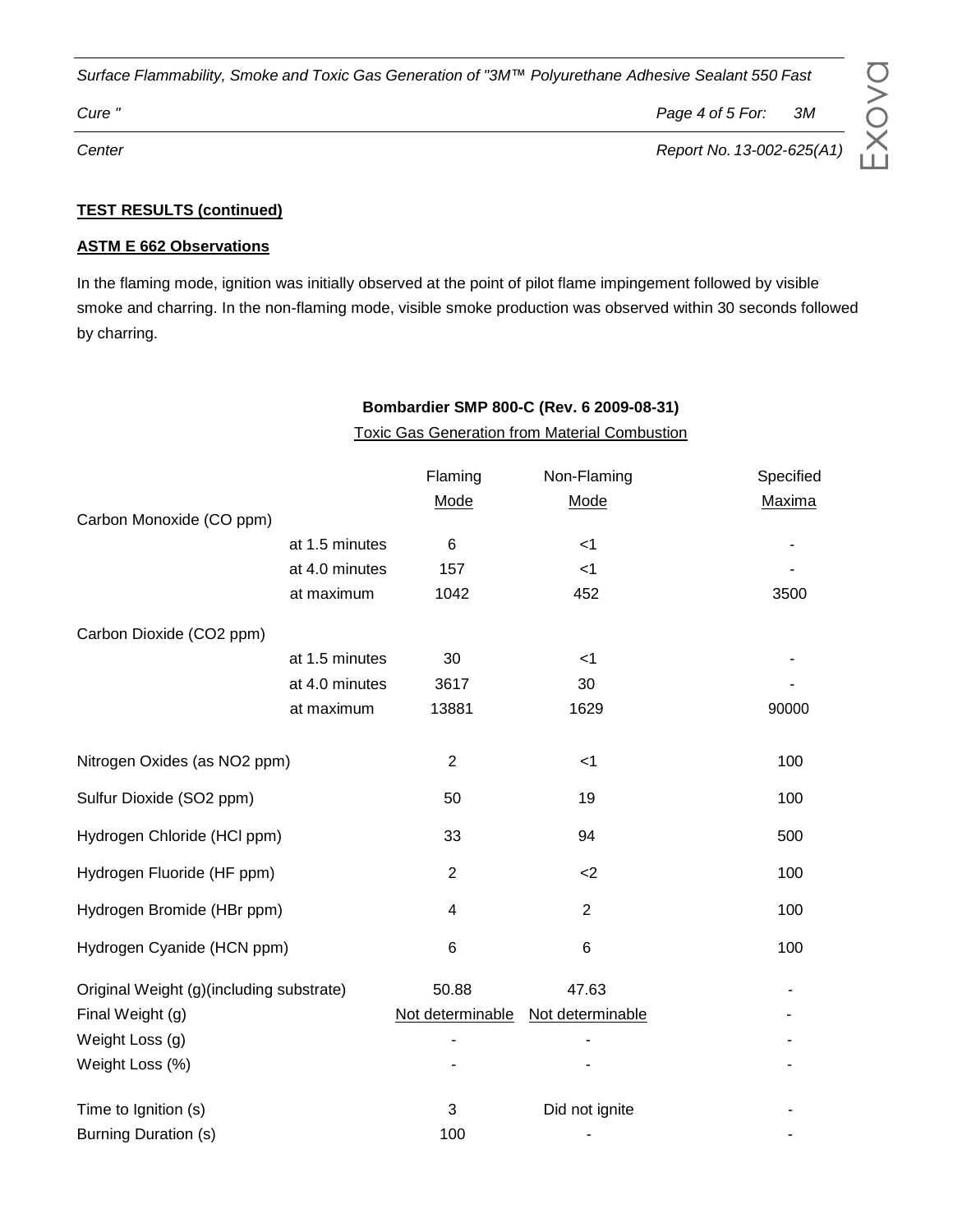# *Cure " Page 5 of 5 For: 3M*

E $\times$ o $\gt$  $\bigcirc$ 

*Center Report No. 13-002-625(A1)*

**Typical** Specified Maxima

|                                          |                |         | <b>Toxic Gas Generation</b> |                 |
|------------------------------------------|----------------|---------|-----------------------------|-----------------|
|                                          |                |         |                             | Typica          |
|                                          |                | Flaming | Non-Flaming                 | Specifie        |
|                                          |                | Mode    | Mode                        | Maxim           |
| Carbon Monoxide (CO ppm)                 | at 1.5 minutes | 10      | $<$ 1                       |                 |
|                                          | at 4.0 minutes | 150     | $<$ 1                       |                 |
|                                          | at maximum     | 980     | 370                         | 3500            |
| Nitrogen Oxides (as NO2 ppm)             |                | $<$ 1   | $<$ 1                       | 100             |
| Sulfur Dioxide (SO2 ppm)                 |                | 32      | 11                          | 100             |
| Hydrogen Chloride (HCl ppm)              |                | 100     | 170                         | 500             |
| Hydrogen Fluoride (HF ppm)               |                | $<$ 12  | $<$ 12                      | 200             |
| Hydrogen Uyanide (HUN ppm)               |                | 5       | 5                           | 0c <sub>1</sub> |
| Original Weight (g)(including substrate) |                | 49.00   | 50.62                       |                 |

**TEST RESULTS (continued) Boeing BSS 7239 (Rev.: A1-18-88)**

| Final Weight (g)     | Not determinable Not determinable |                |   |
|----------------------|-----------------------------------|----------------|---|
| Weight Loss (g)      |                                   |                | - |
| Weight Loss (%)      |                                   |                |   |
| Time to Ignition (s) | 5.0                               | Did not ignite |   |
| Burning Duration (s) | 60.0                              |                |   |

### **CONCLUSIONS AND COMMENTS**

There are currently no specific performance criteria cited by the Federal Railroad Administration for adhesive sealant materials. However, the adhesive identified in this report, when tested applied onto 6 mm thick fiberglass reinforced cement substrate, would meet all of the current requirements (for all specified categories) as they pertain to surface flammability (ASTM E 162) and rate of smoke generation (ASTM E 662).

The polyurethane adhesive sealant also meets Bombardier requirements as they pertain to toxic gas production (Bombardier SMP 800-C).

Boeing BSS 7239 is solely a test procedure and as such, has no specific pass/fail criteria of its own. The reference criteria cited are typical for the transportation industry and are listed for reference purposes only. They may or may not apply to this specific product.

The polyurethane adhesive sealant identified in this report meets the M-7 Technical Specification requirements as they pertain to toxic gas generation (Boeing BSS 7239).

### *Note: This is an electronic copy of the report. Signatures are on file with the original report.*

Mel Garces, Ian Smith, Ian Smith, Ian Smith, Ian Smith, Ian Smith, Ian Smith, Ian Smith, Ian Smith, Ian Smith, Senior Technologist. The contract of the contract of the contract of the contract of the contract of the contract of the contract of the contract of the contract of the contract of the contract of the contract of the contr

*Note: This report and service are covered under Exova Canada Inc. Standard Terms and Conditions of Contract which*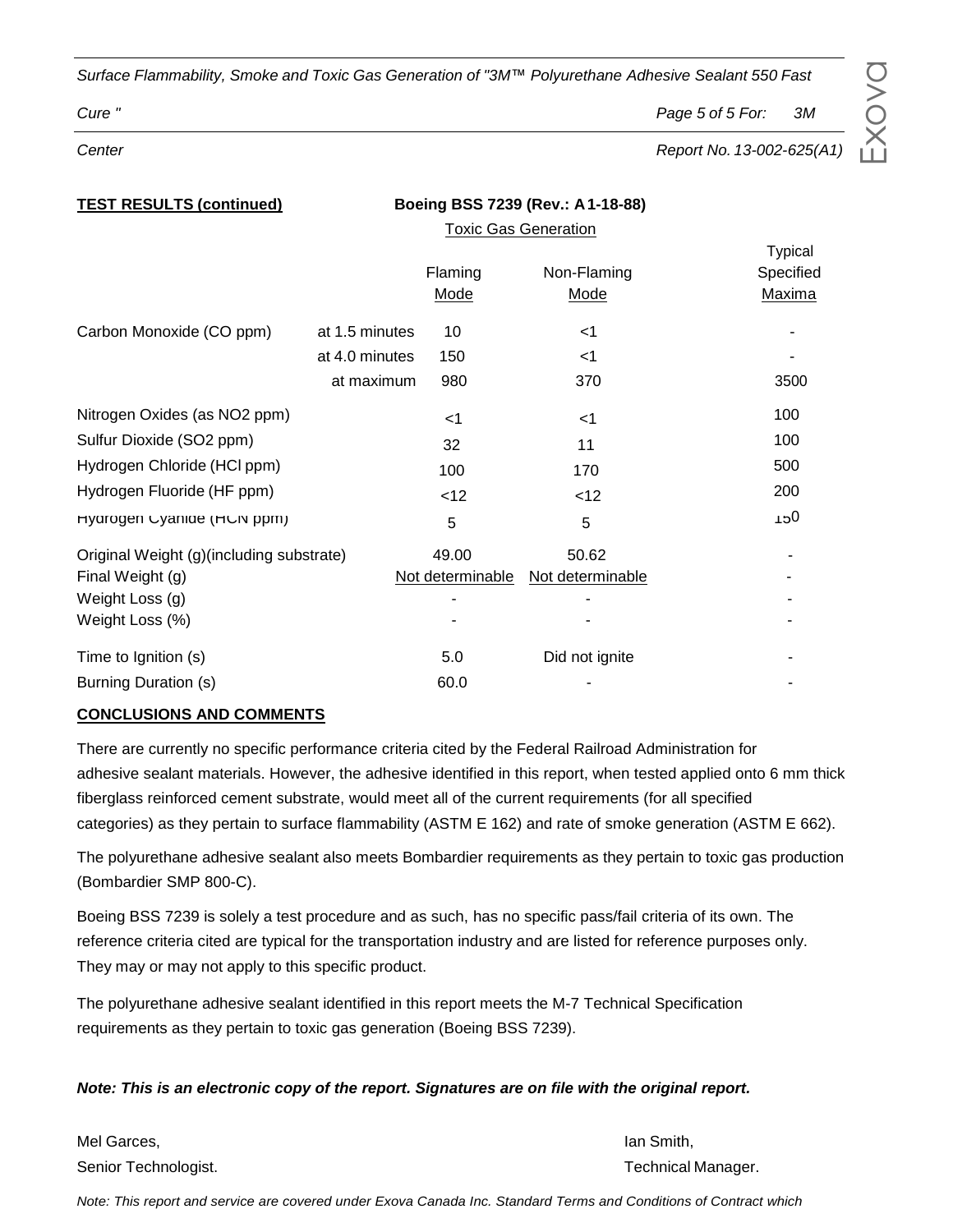*may be found on the Exova website (www.exova.com), or by calling 1-866-263-9268.*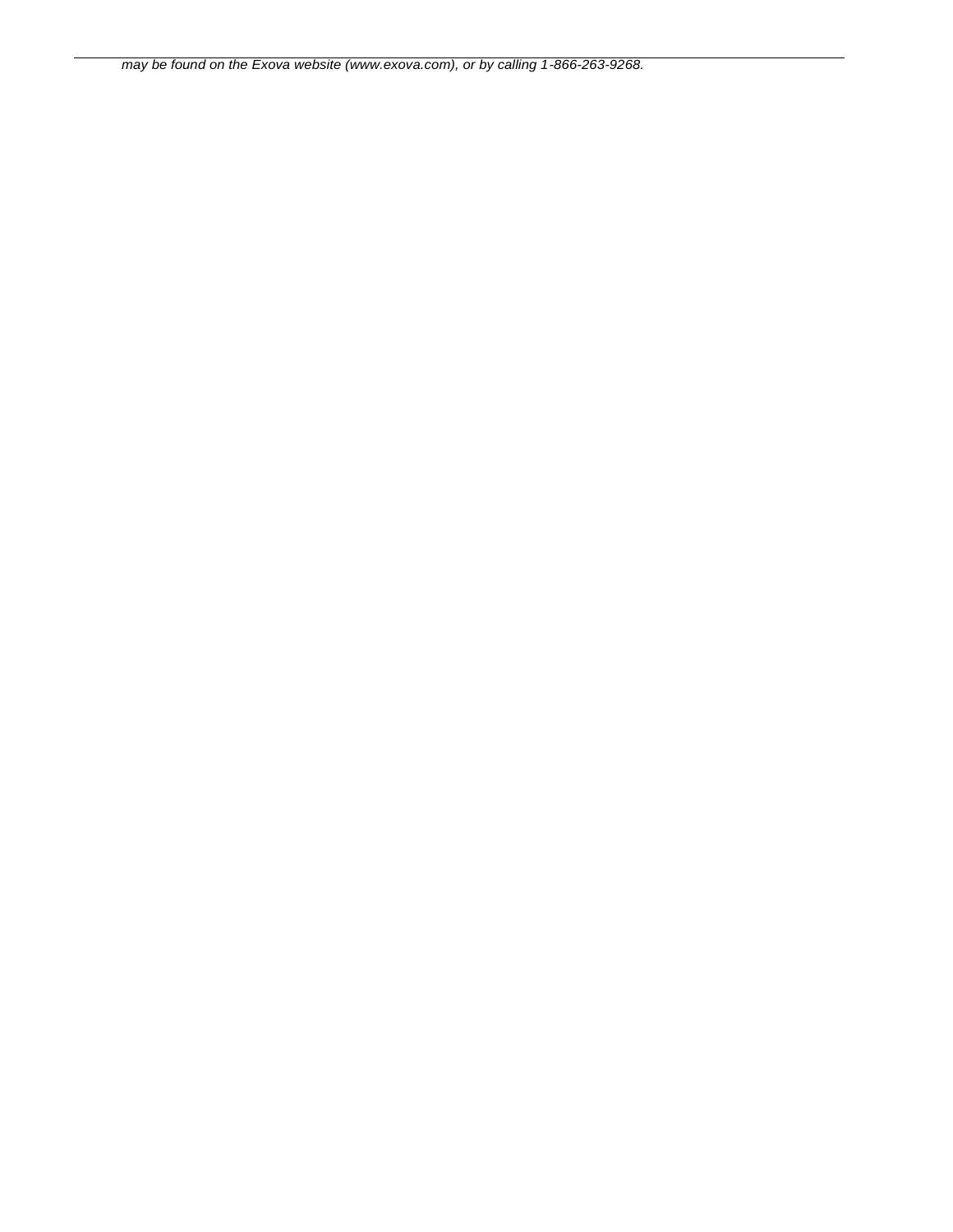*For: 3M Center Report No. 13-002-625(A1)*

**APPENDIX**

(4 pages)

**Summaries of Test Procedures**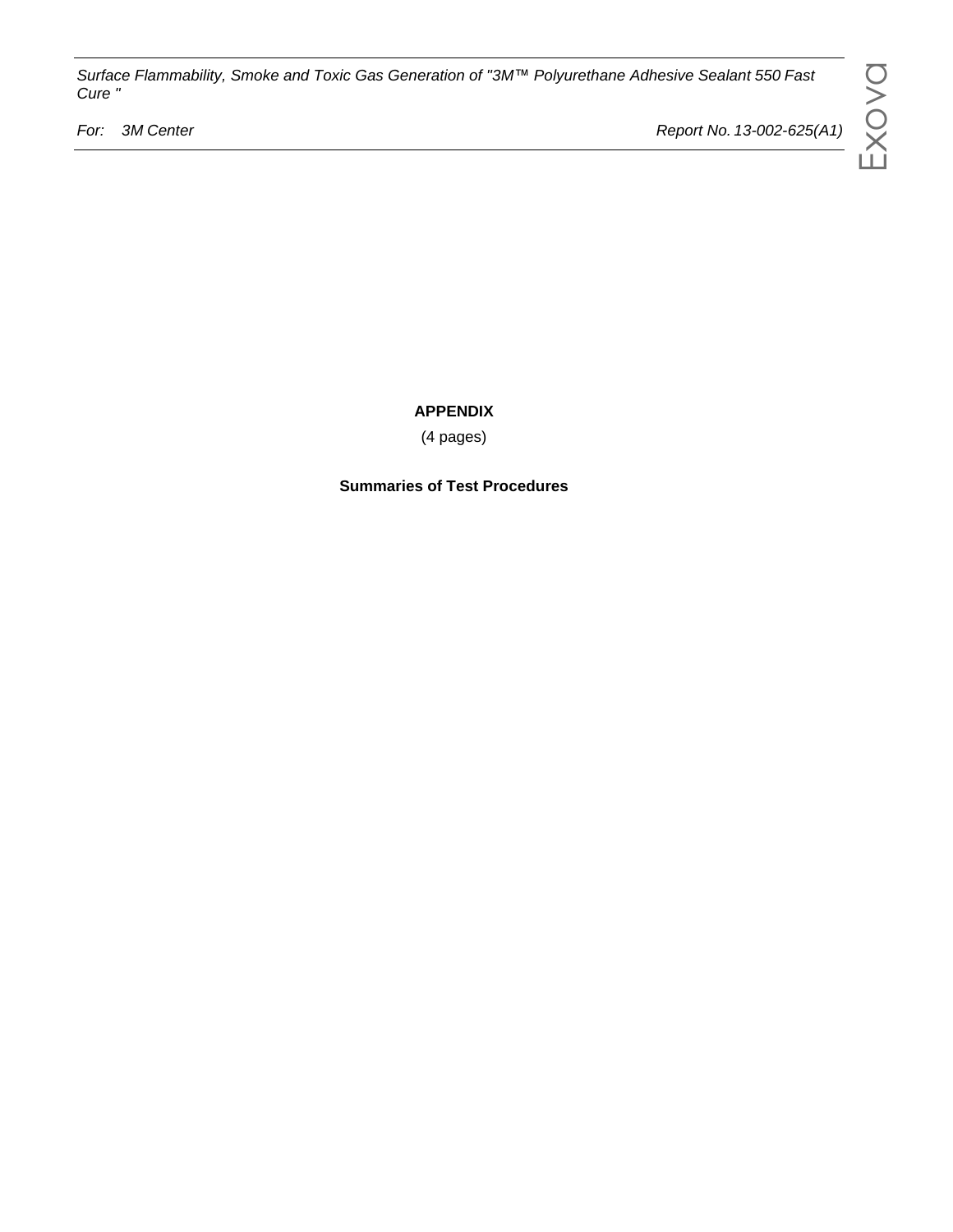### **ASTM E 162-13**

#### Surface Flammability of Materials Using a Radiant Energy Source.

As specified, four specimens, 6 x 18 inches in size, are pre-dried for 24 hours at 60°C. Section 10.1 of ASTM E 162-13 states to then condition the specimens to "equilibrium (constant weight)" but does not specify a definition or procedure with respect to establishing the "constant weight". Therefore, prior to testing, the specimens are then conditioned for a minimum period of 24 hours at 50  $\pm$  5% relative humidity and  $23 \pm 3$ °C.

Each specimen is mounted into a holder and inclined at 30°from the vertical in front of a 12 x 18 inch gas-fired radiant panel. The orientation of the specimen is such that ignition is forced near its upper edge by a pilot flame, and the flame front progresses downwards.

A factor derived from the rate of progress of the flame-front and the rate of heat liberation by the material under test is calculated as follows and then reported after rounding the average of the tests to the nearest multiple of 5:

#### $Is = Fs \cdot Q$

Where: Is is the flame spread index

Fs is the flame spread factor

Q is the heat evolution factor

Transit authorities generally specify a maximum Is acceptance criterion of 35 for general applications, and 100 for light diffusers, windows and transparent plastic windscreens.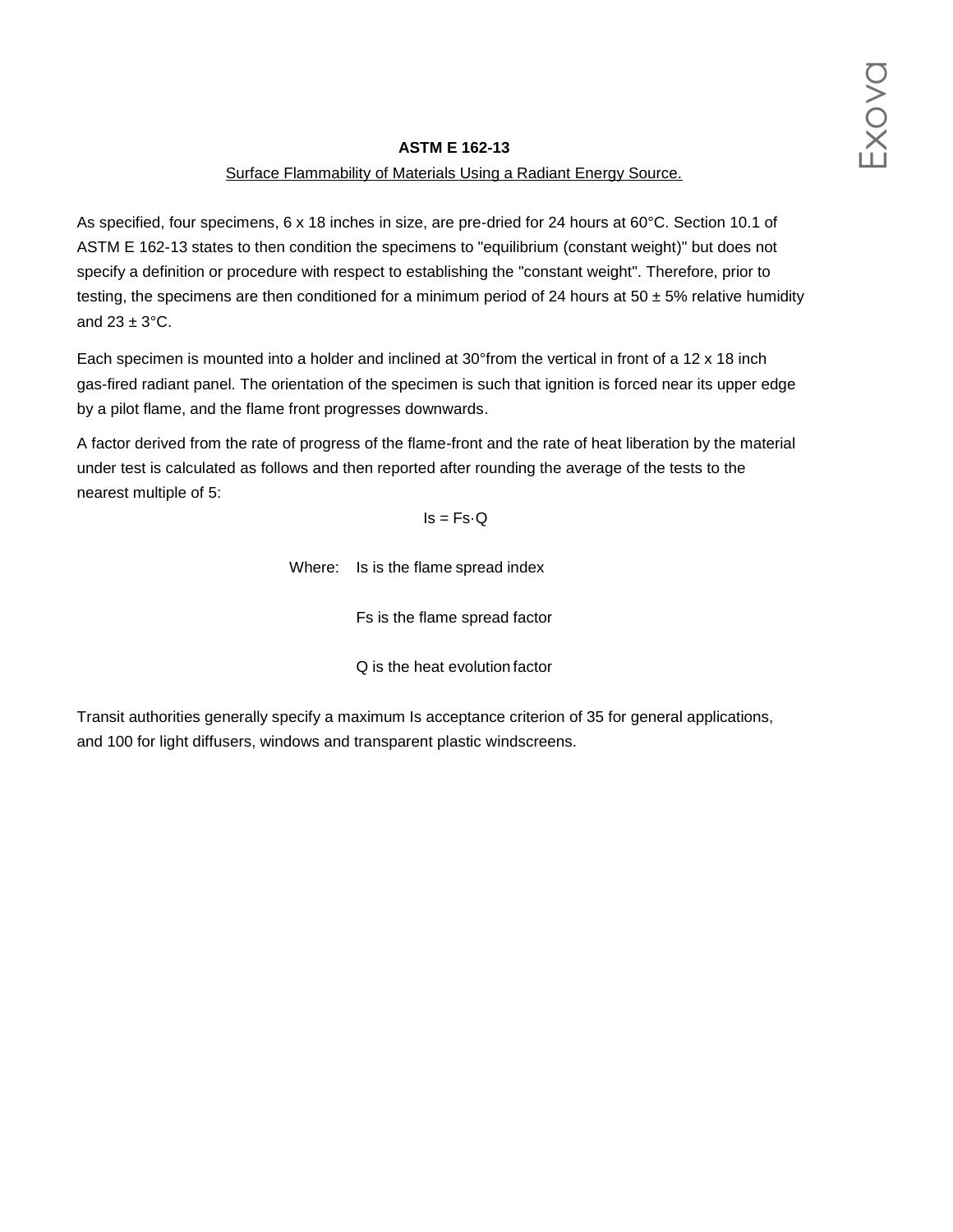#### **ASTM E 662-13d**

#### Standard Test Method for the Specific Optical Density of Smoke Generated by Solid Materials

This method of test covers a procedure for measuring the smoke generated by solid materials and assemblies in thickness up to and including 1 inch (25.4 mm). Measurement is made of the attenuation of a light beam by smoke (suspended solid or liquid particles) accumulating within a closed chamber due to nonflaming pyrolytic decomposition and flaming combustion. Results are expressed in terms of specific optical density (Ds), which is derived from a geometrical factor and the measured optical density (absorbance).

As specified, the test samples are pre-dried for 24 hours at 60°C. Section 9.1 of ASTM E 662-13d states to then condition the specimens to "equilibrium (constant weight)" but does not specify a definition or procedure with respect to establishing the "constant weight". Therefore, prior to testing, the specimens are then conditioned for a minimum period of 24 hours at 50  $\pm$  5% relative humidity and 23  $\pm$  3°C.

Three specimens, 3" square, are exposed to each mode of combustion. Prior to test initiation, the chamber wall temperature is established in the range of 33 to 37°C. The % light transmittance during the course of the combustion is recorded. These data are used to express the quantity of smoke in the form of Specific Optical Density based on the following formula, which assumes the applicability of Bouguer's law:

 $Ds = (V/AL) \cdot log(100/T) = G \cdot log(100/T) = 132 \cdot log(100/T)$ 

Where: Ds = Specific Optical Density

- $T = %$  Transmittance
- $V =$  Chamber Volume (18 ft<sup>3</sup>)
- $A =$  Exposed Area of the Sample (0.0456 ft<sup>2</sup>)
- $L =$  Length of Light Path in Chamber (3.0 ft)
- G = Geometric Factor

Among the parameters normally reported are:

| Ds     |                                                                |
|--------|----------------------------------------------------------------|
| 1.5    | - specific optical density after 1.5 minutes                   |
| Ds     |                                                                |
| 4.0    | - specific optical density after 4.0 minutes                   |
| Dm     | - maximum specific optical density at any time during the      |
|        | 20 minute test                                                 |
| Dm     |                                                                |
| (corr) | - Dm corrected for incidental deposits on the optical surfaces |

Transit authorities generally specify a maximum Ds 1.5 of 100 and a maximum Ds 4.0 of 200 in either flaming or non-flaming test mode.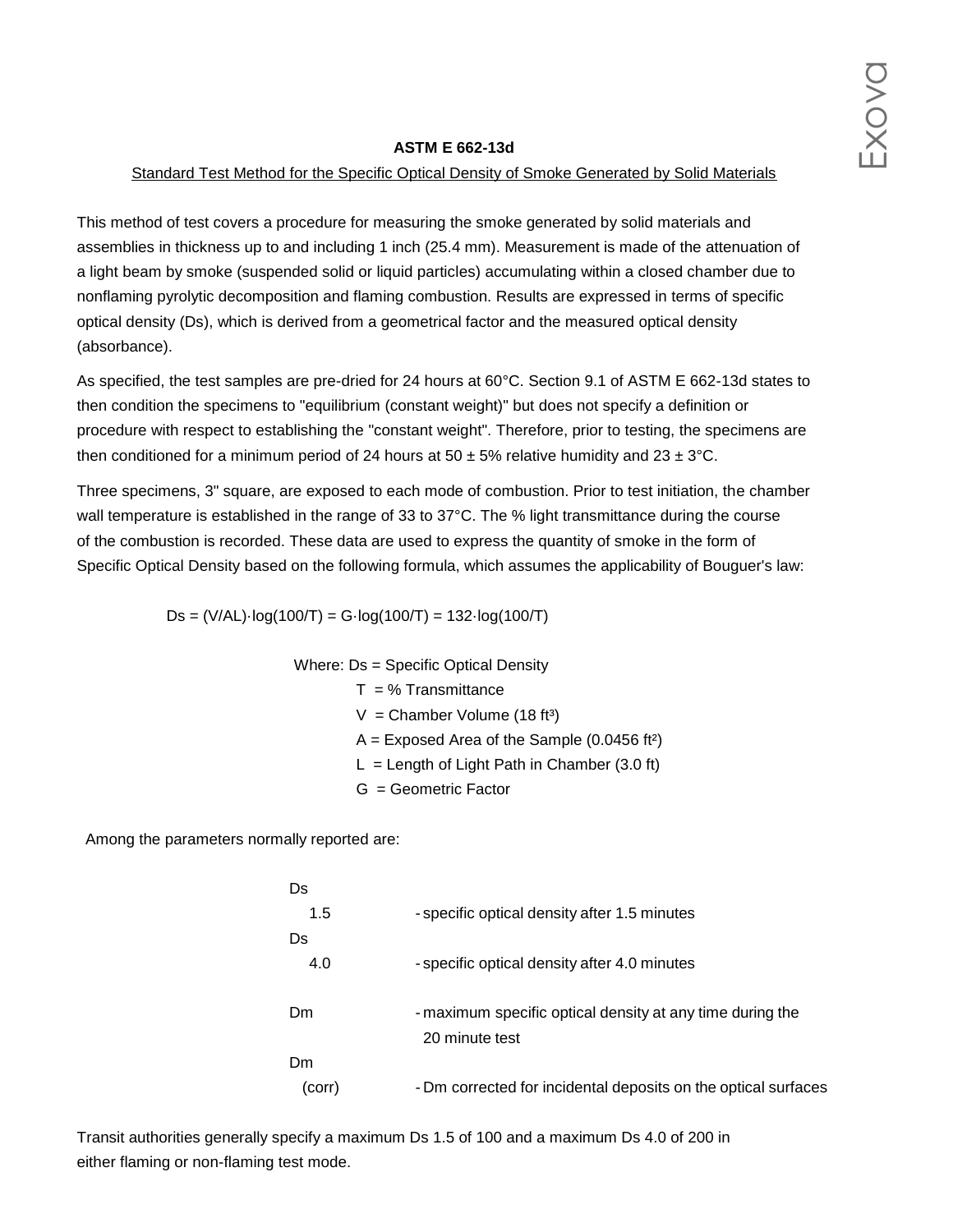# **Bombardier SMP 800-C (Rev. 6 2009-08-31)**

Toxic Gas Sampling and Analytical Procedures

### Toxic Gas Generation

Gases produced for analysis are generated in a specified, calibrated smoke chamber during standard rate of smoke generation testing (typically ASTM E 662), in both flaming combustion and non-flaming pyrolytic decomposition test modes.

# Carbon Monoxide (CO) and Carbon Dioxide (CO2)

CO and CO2 are monitored continuously during the 20 minute test using a non-dispersive infrared (NDIR) analyzer. Data are reported in ppm by volume at 1.5 and 4.0 minutes and at maximum concentration.

# Acid Gas Sampling

HCN, HF, HCl, HBr, NOx and SO2 are sampled by drawing 6 litres of the chamber atmosphere through two midget impingers, each containing 10 ml of 0.25N NaOH, at a rate of 375 ml per minute. The 16-minute sampling period is commenced at the 4 minute mark. All determinations are performed in both the flaming and non-flaming modes and all data are reported in parts per million (ppm) by volume in air.

# Analysis of Impingers for Hydrogen Cyanide (HCN)

Cyanide in the NaOH impinger, as NaCN, is converted to CNCl by reaction with chloramine-T at pH greater than 8 without hydrolyzing to CNO¯ . After the reaction is complete, CNCl forms a red-blue colour on addition of a pyridine-barbituric acid reagent. Cyanide is quantified by spectrometric measurement of the increase in colour 578 nm. Reference: In-house SOP 00-13-SP-1216 based on ASTM Method D 2036-91

Analysis of Impingers for Hydrogen Fluoride (HF)

Fluoride, as NaF, in the NaOH impinger is determined using SPADNS colorimetry. Reference: In-house SOP 01-13-SP-1295

# Analysis of Impingers for Hydrogen Chloride (HCl) and Hydrogen Bromide (HBr)

Alkali halides (chloride and bromide) formed in the NaOH solution are measured using ion chromatography and conductivity detection. The Reference: In-house SOP 02-13-SP-1402

# Analysis of Impingers for Nitrogen Oxides (NOX)

Nitrite and nitrate formed in the alkaline solution are determined using ion chromatography and conductivity detection. The nitrite and nitrite results are combined and the total expressed as nitrogen dioxide (NO2). Reference: In-house SOP 02-13-SP-1402

# Analysis of Impingers for Sulfur Dioxide (SO2)

SO2 is trapped in the NaOH impinger as sulfite and sulfate (SO3<sup>-2</sup> and SO4<sup>-2</sup>). Hydrogen peroxide is added to convert  $SO3^{-2}$  to  $SO4^{-2}$ . Resulting sulfate is determined using ion chromatography and conductivity detection. Reference: In-house SOP 02-13-SP-1402